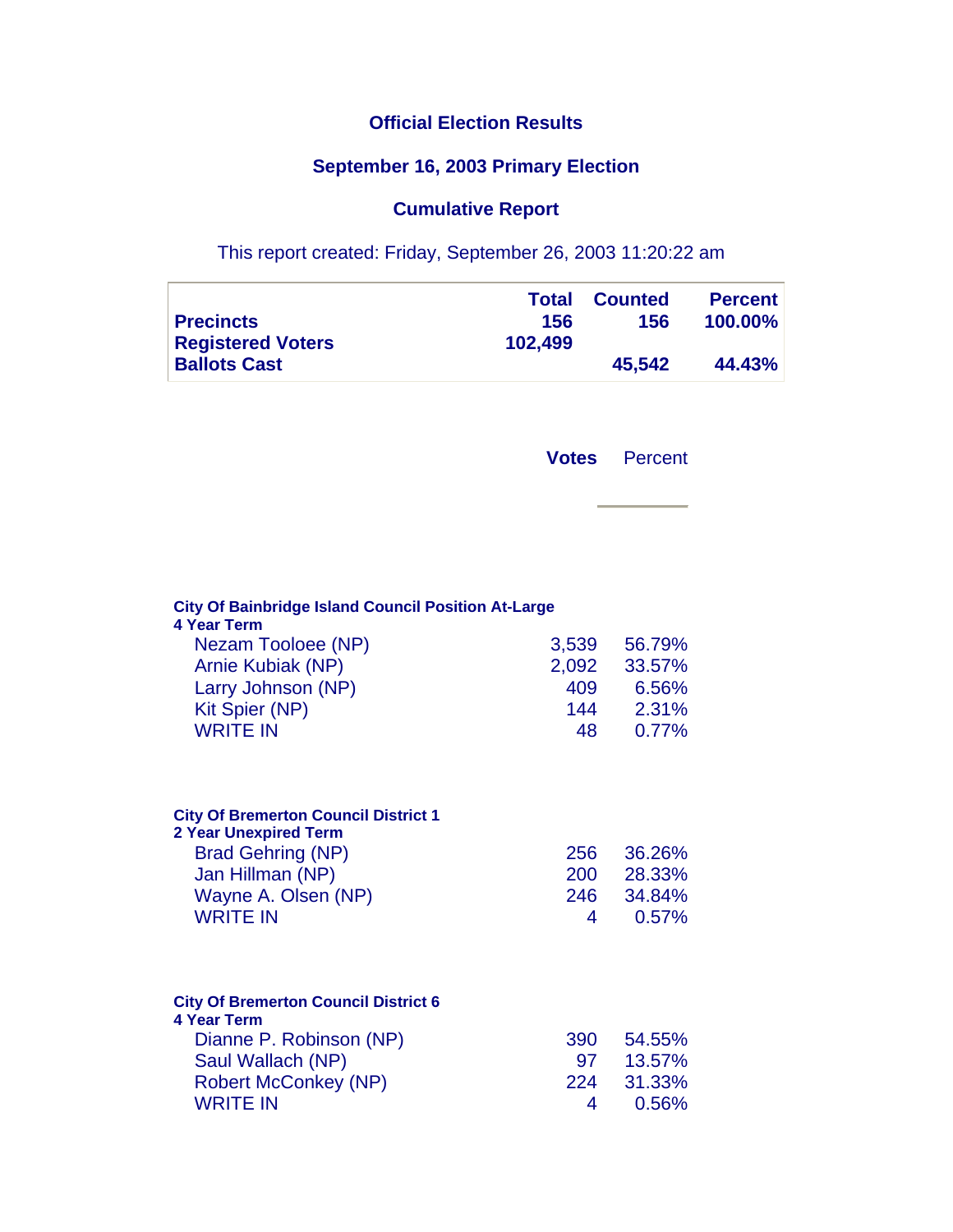| <b>City Of Bremerton Prop. 1 Emergency Medical Tax</b>                         |             |                  |  |  |
|--------------------------------------------------------------------------------|-------------|------------------|--|--|
| <b>YES</b>                                                                     |             | 4,147 71.78%     |  |  |
| <b>NO</b>                                                                      | 1,630       | 28.22%           |  |  |
|                                                                                |             |                  |  |  |
| <b>Bremerton School</b><br><b>District No. 100C</b>                            |             |                  |  |  |
| <b>Director Position 1 - 4 Year Term</b>                                       |             |                  |  |  |
| Michelle White (NP)                                                            | 2,451       | 33.14%           |  |  |
| Drake A. Evans (NP)                                                            | 968         | 13.09%           |  |  |
| Pat Jones (NP)<br><b>WRITE IN</b>                                              | 3,893<br>85 | 52.63%<br>1.15%  |  |  |
|                                                                                |             |                  |  |  |
| <b>Bremerton School</b>                                                        |             |                  |  |  |
| <b>District No. 100C</b>                                                       |             |                  |  |  |
| <b>Director Position 2 - Short and 4 Year Term</b><br>Ronald D. Flemister (NP) | 1,723       | 24.35%           |  |  |
| <b>Beverly Buster (NP)</b>                                                     | 2,042       | 28.85%           |  |  |
| Louis Mitchell (NP)                                                            | 3,242       | 45.81%           |  |  |
| <b>WRITE IN</b>                                                                | 70          | 0.99%            |  |  |
|                                                                                |             |                  |  |  |
| <b>Bremerton School</b><br><b>District No. 100C</b>                            |             |                  |  |  |
| <b>Director Position 3 - 4 Year Term</b>                                       |             |                  |  |  |
| Don Bulmon (NP)                                                                | 1,455       | 20.83%           |  |  |
| <b>Vicki Collins (NP)</b>                                                      | 2,872       | 41.12%<br>37.08% |  |  |
| Kathy A. Sorensen (NP)<br><b>WRITE IN</b>                                      | 2,590<br>68 | 0.97%            |  |  |
|                                                                                |             |                  |  |  |
| <b>Central Kitsap School District No.401 Bonds</b>                             |             |                  |  |  |
| <b>APPROVED</b>                                                                | 7,776       | 50.30%           |  |  |
| <b>REJECTED</b>                                                                | 7,684       | 49.70%           |  |  |
| <b>Central Kitsap Fire And Rescue</b>                                          |             |                  |  |  |
| <b>Commissioner Position 1 - 6 Year Term</b>                                   |             |                  |  |  |
| Ralph E. Rogers (NP)                                                           | 4,882       | 37.91%           |  |  |
| Graham Kent (NP)                                                               | 3,645       | 28.30%           |  |  |